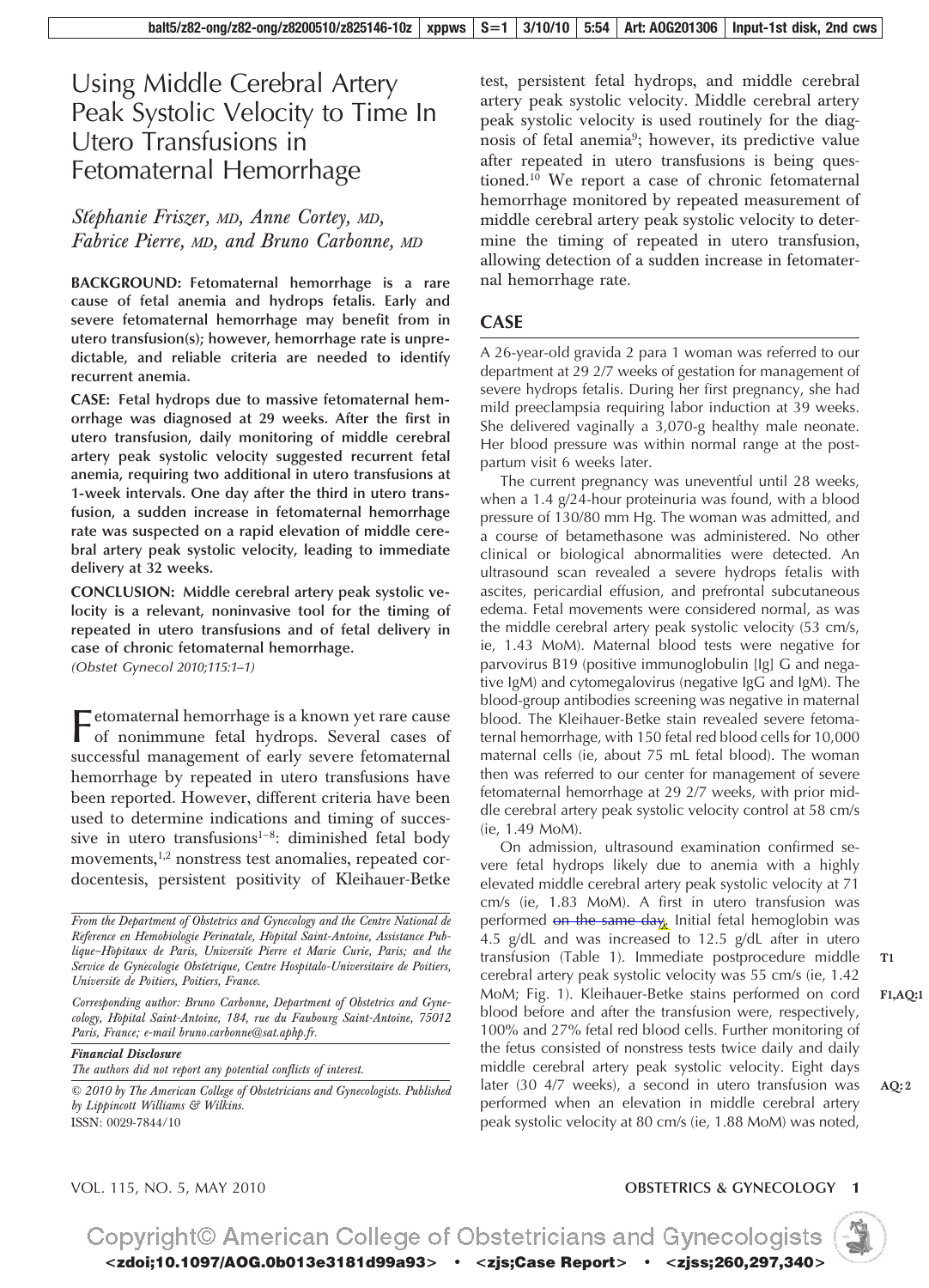| Table 1. Summary of Serial Transfusion Data and Evolution of Fetomaternal Hemorrhage Rate |  |  |
|-------------------------------------------------------------------------------------------|--|--|
|-------------------------------------------------------------------------------------------|--|--|

|                                  | $GA$ (wk)        | Pre-IUT Hb<br>(g/dL) | Post-IUT Hb<br>(g/dL) | <b>Fetal Hemorrhage</b><br>Rate $(g Hb/24 h)$ | <b>Pre-IUT MCA-PSV</b><br>$\text{(cm/s)}$ | Post-IUT MCA-PSV<br>$\text{(cm/s)}$ |
|----------------------------------|------------------|----------------------|-----------------------|-----------------------------------------------|-------------------------------------------|-------------------------------------|
| IUT <sub>1</sub>                 | 29 3/7           | 4.5                  | 12.5                  |                                               | 0.71                                      | 0.55                                |
| IUT <sub>2</sub>                 | 30 4/7           | 4.2                  | 16.2                  | 1.0                                           | 0.80                                      | 0.35                                |
| IUT <sub>3</sub><br><b>Birth</b> | 31 4/7<br>31 5/7 | 6.3<br>10.2          | 15.5                  | 1.4<br>5.3                                    | 0.66<br>0.60                              | 0.35                                |

GA, gestational age; IUT, in utero transfusion; Hb, hemoglobin; MCA-PSV, middle cerebral artery peak systolic velocity.

suggesting persistent fetomaternal hemorrhage; ascites and pericardial effusion had almost fully resolved, however. Fetal hemoglobin was 4.2 g/dL and increased to 16.2 g/dL (Table 1), and middle cerebral artery peak systolic velocity decreased immediately to 35 cm/s (0.82 MoM; Fig. 1). Kleihauer-Betke stains showed 43% and 5.8% fetal red blood cells before and after in utero transfusion, respectively. At 31 weeks, a second course of antenatal corticosteroids was decided on because of ongoing fetomaternal hemorrhage. A fetal magnetic resonance imaging scan was performed to detect possible neurological consequences of fetal anemia. No signs of cerebral ischemia were found.

A third in utero transfusion was decided on at 31 4/7 weeks, indicated by an elevation of the middle cerebral artery peak systolic velocity at 66 cm/s (1.50 MoM) without signs of hydrops. Fetal hemoglobin was 6.3 g/dL initially and increased to 15.5 g/dL after in utero transfusion (Table 1), with Kleihauer-Betke stains at 27% and 7.7% fetal red blood cells, respectively.

On the next day, a sharp elevation of the middle cerebral artery peak systolic velocity at 60 cm/s, although lower than 1.5 MoM (1.41 MoM), suggested a sudden increase in fetal hemorrhage rate (Fig. 1). Two subsequent measurements performed on the same day confirmed the rapid increase in middle cerebral artery peak systolic velocity. A cesarean delivery then was decided on. A 1,530-g female neonate was delivered, with Apgar scores of 8 at 1 minute and 7 at 5 minutes. Neonatal hemoglobin was 10.2 g/dL. One postnatal transfusion was performed, and the neonate required respiratory assistance for 24 hours. Neurological examinations at birth and at 6 months were normal. Placental pathological examination showed no histologic abnormalities.

### **COMMENT**

Fetomaternal hemorrhage is an uncommon cause of fetal anemia. The diagnosis often is made retrospectively when searching for the cause of a fetal death. In rare cases, severe fetomaternal hemorrhage may benefit from in utero therapy to avoid early delivery and prematurity.

Eight cases of successful in utero management of fetal anemia due to chronic fetomaternal hemorrhage by repeated in utero transfusion have been reported



**Fig. 1.** Evolution of middle cerebral artery peak systolic velocity over time and summary of serial transfusion data. *Friszer. Fetomaternal Hemorrhage and Cerebral Doppler. Obstet Gynecol 2010.*

**2 Friszer et al** *Fetomaternal Hemorrhage and Cerebral Doppler* **OBSTETRICS & GYNECOLOGY**

Copyright© American College of Obstetricians and Gynecologists

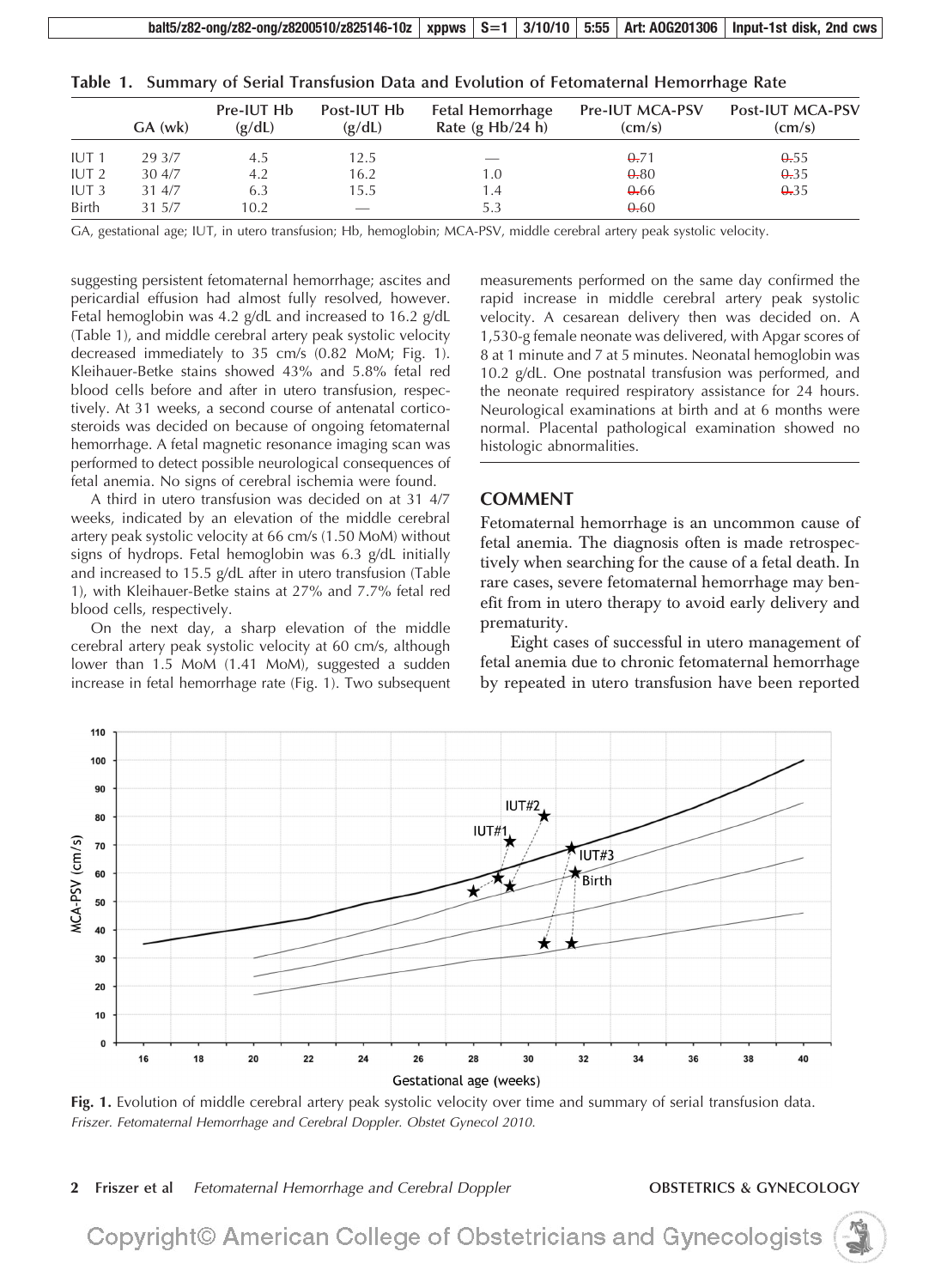previously.<sup>1–8</sup> The criteria or combination of criteria used to determine the timing of the successive in utero transfusions were different in all of these reports. Yet, each one bears disadvantages: fetal movements are perceived subjectively by the mother and are often a delayed sign of fetal anemia; the classical sinusoidal fetal heart rate pattern is also a very late manifestation of a bleeding fetus; repeated Kleihauer-Betke test is unreliable because the adult red blood cells transfused to the fetus cannot be distinguished from maternal blood; repeated cordocentesis, although the most accurate method, is an invasive procedure with a high risk of complications.

In contrast, middle cerebral artery peak systolic velocity Doppler measurement has proved its ability to diagnose moderate or severe fetal anemia in maternal red cell alloimmunization.<sup>9</sup> Indeed, a peak systolic velocity of 1.5 times the median or higher is a strong predictor of anemia, regardless of its cause. However, recent data suggest that middle cerebral artery peak systolic velocity could be inaccurate in the diagnosis of fetal anemia after previous in utero transfusion, with a high rate of false-positive results.10 In previously reported cases, middle cerebral artery peak systolic velocity always was used in association with other criteria and never as a sole indicator for repeated in utero transfusions.<sup>7,8</sup> In the present case, neither fetal movements nor fetal heart rate monitoring was altered at the time of repeated in utero transfusions, despite confirmation of severe fetal anemia. Middle cerebral artery peak systolic velocity was thus the only altered parameter at the time when repeated transfusions were decided on, without prior invasive procedure to confirm anemia.

The evolution profile of the fetomaternal hemorrhage is variable; it may consist of a single episode of transplacental passage of fetal blood or of chronic hemorrhage, whether by ongoing bleeding or by repeated acute episodes. The rate of fetomaternal hemorrhage cannot be known before the second in utero transfusion. In our case, it was approximately 1 g/dL hemoglobin per day between the first and second transfusions. This rate increased moderately, at 1.4 g/dL/d after the second transfusion. Then, a sharp increase in middle cerebral artery peak systolic velocity in only 24 hours led us to suspect a sudden increase in the fetomaternal hemorrhage rate. This

was confirmed by the neonatal hemoglobin rate of 10 g/dL, representing a drop in fetal hemoglobin of more than 5 g/dL in only 24 hours. This sharp increase in the fetomaternal hemorrhage rate may have occurred spontaneously, but it also could have been induced by the in utero transfusion because the access to the umbilical cord was transplacental.

In conclusion, the fetomaternal hemorrhage rate may vary dramatically and requires daily monitoring. Even if less accurate after previous transfusions, middle cerebral artery peak systolic velocity remains the only relevant, noninvasive tool for the timing of subsequent in utero transfusions or for delivery of the fetus in case of chronic fetomaternal hemorrhage.

### **REFERENCES**

- 1. Fischer R, Kuhlman K, Grover J, Montgomery O, Wapner R. Chronic, massive fetomaternal hemorrhage treated with repeated fetal intra-vascular transfusions. Am J Obstet Gynecol 1990;162:203– 4.
- 2. Rouse D, Weiner C. Ongoing fetomaternal hemorrhage treated by serial intra-vascular transfusions. Obstet Gynecol 1990;76:974 –5.
- 3. Thorp JA, Cohen GR, Yeast JD, Perryman D, Welsh C, Honssinger N, et al. Nonimmune hydrops caused by massive fetomaternal hemorrhage and treated by intra-vascular transfusion. Am J Perinatol 1992;9:22-4.
- 4. Kohlenberg C, Ellwood D. Fetomaternal haemorrhage treated with intra-vascular transfusion: a late complication of amniocentesis. Br J Obstet Gynaecol 1994;101:912–3.
- 5. Montgomery L, Belfort M, Adam K. Massive fetomaternal hemorrhage treated with serial intravascular and intraperitoneal fetal transfusions. Am J Obstet Gynecol 1995;173:234 –5.
- 6. Hartung J, Chaoui R, Bollmann R. Nonimmune hydrops from fetomaternal hemorrhage treated with serial fetal intravascular transfusion. Obstet Gynecol 2000;96:844.
- 7. Rubod C, Houfflin V, Belot F, Ardiet E, Dufour P, Subtil D, et al. Successful in utero treatment of chronic and massive fetomaternal hemorrhage with fetal hydrops. Fetal Diagn Ther 2006;21:410 –3.
- 8. Votino C, Mirlesse V, Gourand L, Parnet-Mathieu F, Bessières B, Daffos F. Successful treatment of a severe second trimester fetomaternal hemorrhage by repeated fetal intravascular transfusions. Fetal Diagn Ther 2008;24:503–5.
- 9. Mari G, Deter R, Carpenter R, Rahman F, Zimmerman R, Moise K, et al. Noninvasive diagnosis by Doppler ultrasonography of fetal anemia due to maternal red-cell alloimmunization. N Engl J Med 2000;342:9 –14.
- 10. Scheier M, Hernandez-Andrade E, Fonseca EB, Nicolaides KH. Prediction of severe fetal anemia in red blood cell alloimmunization after previous intrauterine transfusions. Am J Obstet Gynecol 2006;195:1550 – 6.

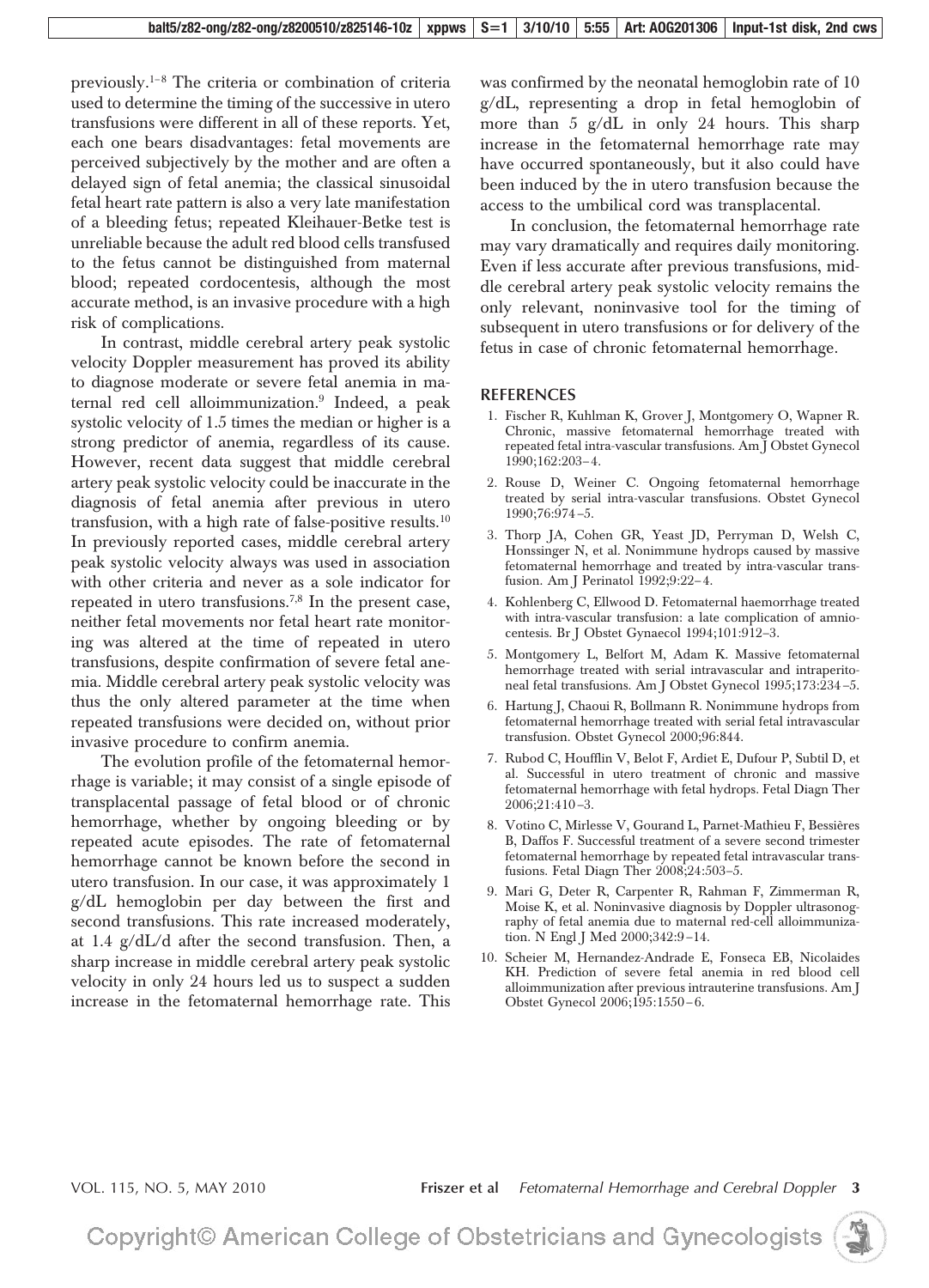### **000 Using Middle Cerebral Artery Peak Systolic Velocity to Time In Utero Transfusions in Fetomaternal Hemorrhage**

Middle cerebral artery peak systolic velocity is a relevant, noninvasive tool for the timing of repeated in utero transfusions in cases of chronic fetomaternal hemorrhage. *Ste´phanie Friszer, Anne Cortey, Fabrice Pierre, Bruno Carbonne*